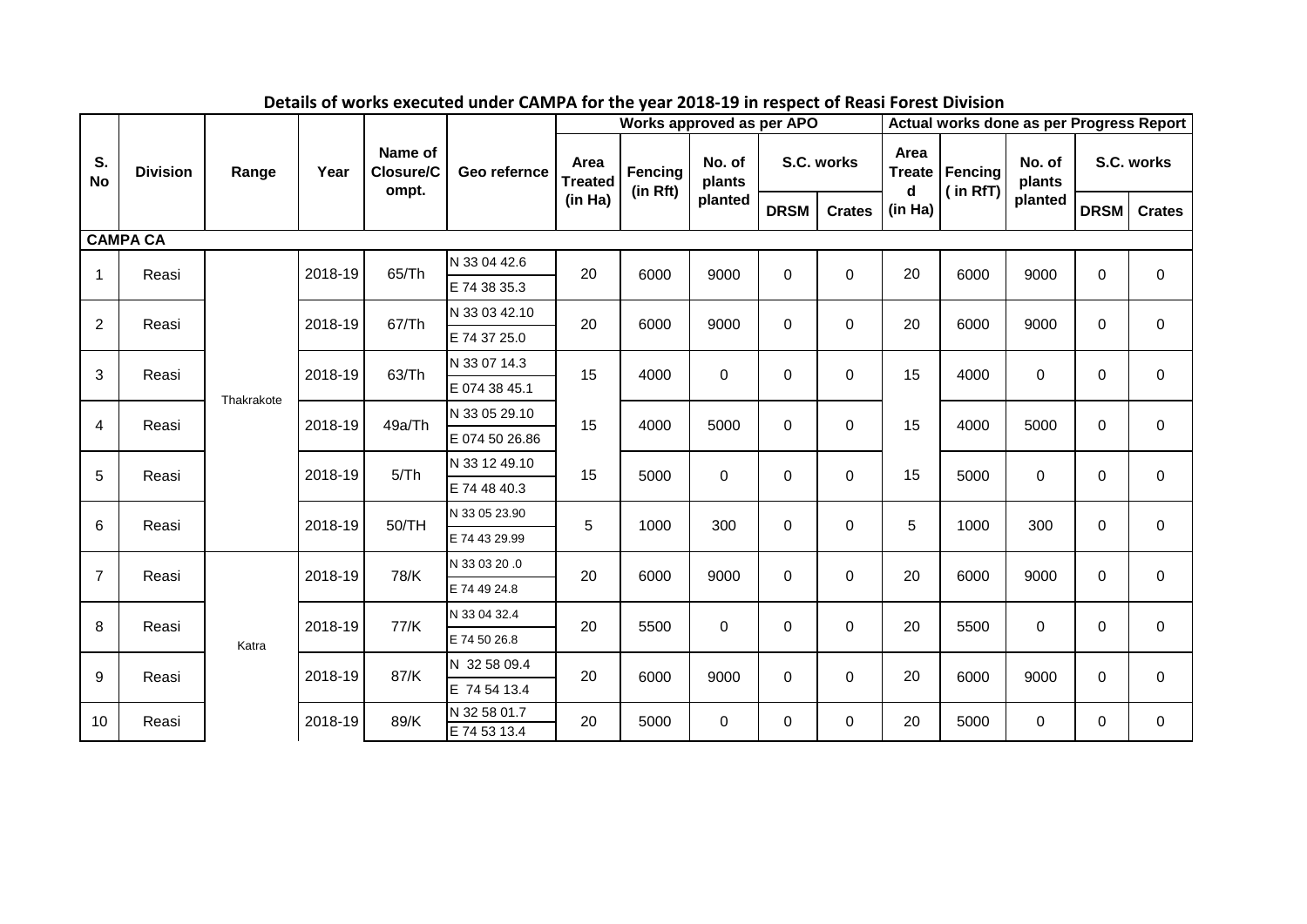|                 |                 |                             |         | Name of<br>Closure/C<br>ompt. | Geo refernce                                         | Works approved as per APO |                     |                  |                |               |                | Actual works done as per Progress Report |                  |                |                |  |  |  |
|-----------------|-----------------|-----------------------------|---------|-------------------------------|------------------------------------------------------|---------------------------|---------------------|------------------|----------------|---------------|----------------|------------------------------------------|------------------|----------------|----------------|--|--|--|
| S.<br><b>No</b> | <b>Division</b> | Range                       | Year    |                               |                                                      | Area<br><b>Treated</b>    | Fencing<br>(in Rft) | No. of<br>plants |                | S.C. works    | Area<br>d      | Treate   Fencing<br>(in RfT)             | No. of<br>plants | S.C. works     |                |  |  |  |
|                 |                 |                             |         |                               |                                                      | (in Ha)                   |                     | planted          | <b>DRSM</b>    | <b>Crates</b> | (in Ha)        |                                          | planted          | <b>DRSM</b>    | <b>Crates</b>  |  |  |  |
| 11              | Reasi           |                             | 2018-19 | 33/R                          | N 35 06 52.9<br>E 74 50 10.8                         | 20                        | 6000                | 9000             | 0              | 0             | 20             | 6000                                     | 9000             | $\Omega$       | $\mathbf 0$    |  |  |  |
| 12              | Reasi           | Reasi                       | 2018-19 | 20/R                          | N 33 08 07.01<br>E 74 54 48.02                       | 20                        | 6000                | 10000            | $\mathbf 0$    | 0             | 20             | 6000                                     | 10000            | $\Omega$       | $\mathbf 0$    |  |  |  |
| 13              | Reasi           |                             | 2018-19 | 32/R                          | N 35 06 52.9<br>E 74 50 10.8                         | 20                        | 6000                | $\mathbf 0$      | $\mathbf 0$    | 0             | 20             | 6000                                     | 0                | $\Omega$       | $\mathbf 0$    |  |  |  |
| 14              | Reasi           |                             | 2018-19 | 18a/R                         | N 33 07 26.60<br>E 74 56 21.29                       | 20                        | 6000                | $\Omega$         | $\Omega$       | $\mathbf 0$   | 20             | 6000                                     | $\Omega$         | $\Omega$       | $\mathbf 0$    |  |  |  |
|                 |                 | <b>Total Reasi Division</b> |         |                               |                                                      | 250                       | 72500               | 60300            | $\mathbf{0}$   | $\bf{0}$      | 250            | 72500                                    | 60300            | $\mathbf 0$    | $\mathbf 0$    |  |  |  |
|                 | Nowshera        | Nowshera                    | 2018-19 | 104/N                         | N33 <sup>0</sup> 13.471,<br>E074 <sup>0</sup> 11.590 | 25                        | 7500                | $\Omega$         | $\Omega$       | $\Omega$      | 25             | 7500                                     | $\overline{0}$   | $\Omega$       | $\overline{0}$ |  |  |  |
|                 | 2 Nowshera      | Nowshera                    | 2018-19 | 56/N                          | N33 <sup>0</sup> 13.269,<br>E74 <sup>0</sup> 04.209  | $\overline{\mathcal{A}}$  | 1300                | 1200             | $\overline{0}$ | $\Omega$      | $\overline{4}$ | 1300                                     | 1200             | $\overline{0}$ | $\overline{0}$ |  |  |  |
|                 | 3 Nowshera      | Nowshera                    | 2018-19 | 138/N                         | N33 <sup>0</sup> 16.190,<br>E074 <sup>0</sup> 15.424 | $\overline{4}$            | 1250                | 1500             | $\Omega$       | $\Omega$      | 4              | 1250                                     | 1500             | $\Omega$       | $\overline{0}$ |  |  |  |
|                 | 4 Nowshera      | Nowshera                    | 2018-19 | 86/N                          | N33 <sup>0</sup> 12.676,<br>E074 <sup>0</sup> 09.895 | 10                        | 3000                | 2500             | $\Omega$       | $\Omega$      | 10             | 3000                                     | 2500             | $\overline{0}$ | $\overline{0}$ |  |  |  |
|                 | 5 Nowshera      | Lamberi                     | 2018-19 | 13/D                          | N33 <sup>0</sup> 14.278<br>E074 <sup>0</sup> 33.158  | 25                        | 7500                | 5000             | $\overline{0}$ | $\Omega$      | 25             | 7500                                     | 5000             | $\overline{0}$ | $\overline{0}$ |  |  |  |
|                 | 6lNowshera      | Lamberi                     | 2018-19 | 9/D                           | N33 <sup>0</sup> 13.427<br>E074°37.490               | 16                        | 4800                | 3000             | $\overline{0}$ | $\mathbf 0$   | 16             | 4800                                     | 3000             | $\overline{0}$ | $\overline{0}$ |  |  |  |
|                 | 7 Nowshera      | Lamberi                     | 2018-19 | 101/D                         | N33 <sup>0</sup> 08.221<br>E074°36.594               | $\overline{4}$            | 1200                | 1000             | $\overline{0}$ | $\Omega$      | 4              | 1200                                     | 1000             | $\overline{0}$ | $\overline{0}$ |  |  |  |
|                 | 8 Nowshera      | Lamberi                     | 2018-19 | Chak<br>Jarallan              | N33º07.630<br>E074 <sup>0</sup> 17.990               | 3                         | 1200                | 1000             | $\Omega$       | $\Omega$      | 3              | 1200                                     | 1000             | $\overline{0}$ | $\overline{0}$ |  |  |  |
|                 | 9 Nowshera      | Lamberi                     | 2018-19 | 88/D                          | N33 <sup>0</sup> 13.410<br>E074°37.491               | 3                         | 1200                | 1200             | $\overline{0}$ | $\Omega$      | 3              | 1200                                     | 1200             | $\overline{0}$ | $\overline{0}$ |  |  |  |
|                 | 10 Nowshera     | Lamberi                     | 2018-19 | 94/D                          | N33 <sup>0</sup> 13.680<br>E074°37.890               | $\overline{4}$            | 1300                | 1000             | $\Omega$       | $\Omega$      | 4              | 1300                                     | 1000             | $\overline{0}$ | $\overline{0}$ |  |  |  |
|                 | 11 Nowshera     | Sunderbani                  | 2018-19 | 150/D                         | N33 <sup>0</sup> 01.305<br>E74 <sup>0</sup> 26.076   | 22                        | 6600                | 6000             | $\overline{0}$ | $\Omega$      | 22             | 6600                                     | 6000             | $\overline{0}$ | $\overline{0}$ |  |  |  |
|                 | 12 Nowshera     | Sunderbani                  | 2018-19 | 118/b/D                       | N33 <sup>0</sup> 03.110,<br>E074 <sup>0</sup> 33.386 | 15                        | 4500                | 3000             | $\overline{0}$ | $\Omega$      | 15             | 4500                                     | 3000             | $\overline{0}$ | $\overline{0}$ |  |  |  |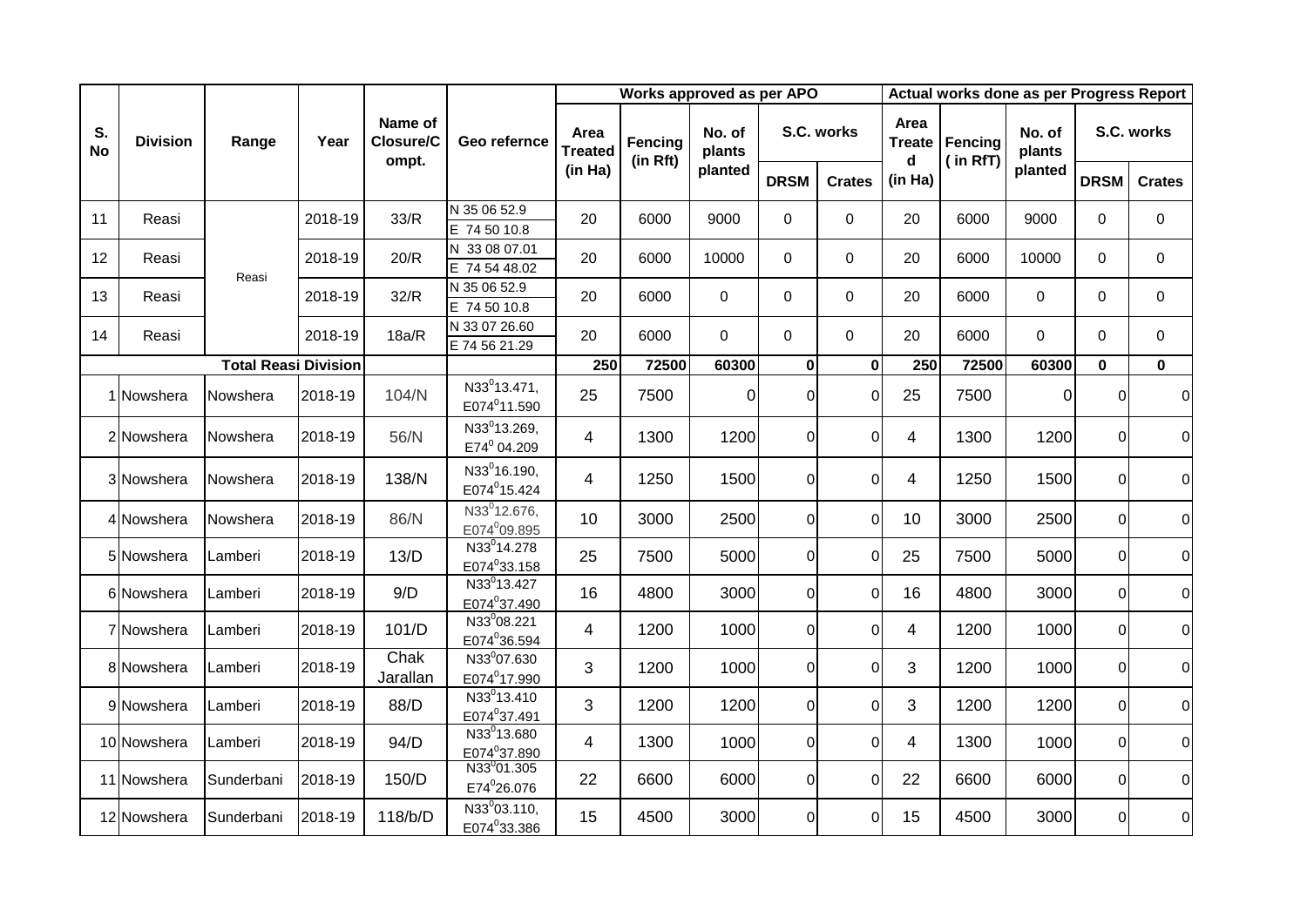|                 |                                |                                |               | Name of<br>Closure/C<br>ompt. | Geo refernce                                         |                                     | Works approved as per APO |                  |                |                | Actual works done as per Progress Report |                     |                  |              |                |             |  |
|-----------------|--------------------------------|--------------------------------|---------------|-------------------------------|------------------------------------------------------|-------------------------------------|---------------------------|------------------|----------------|----------------|------------------------------------------|---------------------|------------------|--------------|----------------|-------------|--|
| S.<br><b>No</b> | <b>Division</b>                | Range                          | Year          |                               |                                                      | Area<br><b>Treated</b>              | Fencing<br>(in Rft)       | No. of<br>plants |                | S.C. works     | Area<br><b>Treate</b><br>d               | Fencing<br>(in RfT) | No. of<br>plants | S.C. works   |                |             |  |
|                 |                                |                                |               |                               |                                                      | (in Ha)                             |                           | planted          | <b>DRSM</b>    | <b>Crates</b>  | (in Ha)                                  |                     | planted          | <b>DRSM</b>  | <b>Crates</b>  |             |  |
|                 | 13 Nowshera                    | Sunderbani                     | 2018-19       | 107/D                         | N33 <sup>0</sup> 07.119,<br>E074°34.205              | 20                                  | 6000                      | 5000             | $\Omega$       | $\overline{0}$ | 20                                       | 6000                | 5000             | $\Omega$     | $\overline{0}$ |             |  |
|                 | 14 Nowshera                    | Sunderbani                     | 2018-19       | Prat                          | N33 <sup>0</sup> 05.457,<br>E074 <sup>0</sup> 27.308 | 3                                   | 1200                      | 1200             | 0              | $\Omega$       | 3                                        | 1200                | 1200             | $\Omega$     | $\overline{O}$ |             |  |
|                 | 15 Nowshera                    | Sunderbani                     | 2018-19       | Siot                          | N33 <sup>0</sup> 05.822,<br>E074°22.730              | 3                                   | 1200                      | 1200             | $\Omega$       | $\Omega$       | 3                                        | 1200                | 1200             | $\Omega$     | $\overline{0}$ |             |  |
|                 | 16 Nowshera                    | Nowshera                       | 2018-19       | 124/D                         | N33 <sup>0</sup> 01.430,<br>E074°29.624              | 4                                   | 1250                      | 1200             | $\Omega$       | $\Omega$       | $\overline{4}$                           | 1250                | 1200             | $\Omega$     | $\overline{0}$ |             |  |
|                 | <b>Total Nowshera Division</b> |                                |               |                               |                                                      | 165                                 | 51000                     | 35000            | $\mathbf{0}$   | $\Omega$       | 165                                      | 51000               | 35000            | $\mathbf{0}$ | $\mathbf 0$    |             |  |
|                 | 1 Mahore                       | Mahore                         | 2018-19       | Kanthan/<br>106/Ar            | N 33° 13' 26.2" E<br>074° 49' 70.1"                  | 20                                  | 6000                      | 0                | 0              | $\mathbf 0$    | 20                                       | 6000                | $\mathbf 0$      | $\Omega$     | 0              |             |  |
|                 | 2 Mahore                       |                                |               | 2018-19                       | Budhan/124/<br>Ar                                    | N 33° 17' 56.8" E<br>074° 55' 88.8" | 15                        | 4500             | $\mathbf{0}$   | $\overline{0}$ | $\mathbf 0$                              | 15                  | 4500             | $\mathbf 0$  | $\mathbf 0$    | $\mathbf 0$ |  |
|                 | 3 Mahore                       |                                | 2018-19       | Bandhan/<br>44/Ar             | N 33° 14' 58.2" E<br>075° 06' 53.2"                  | 30                                  | 9000                      | 12000            | $\Omega$       | $\Omega$       | 30                                       | 9000                | 12000            | $\Omega$     | $\mathbf{0}$   |             |  |
|                 | 4 Mahore                       | Gool                           |               | 2018-19 Gool/34/Ar            | N 33° 14' 49.53"<br>E 75° 02' 27.21"                 | 6                                   | 2000                      | 2000             | $\Omega$       | 0              | 6                                        | 2000                | 2000             | $\Omega$     | $\mathbf 0$    |             |  |
|                 | 5 Mahore                       |                                | 2018-19 61/Ar |                               | N 33° 14' 33.24"<br>E 074° 59' 44.97"                | 20                                  | 6000                      | 10000            | $\overline{0}$ | $\Omega$       | 20                                       | 6000                | 10000            | $\Omega$     | $\mathbf 0$    |             |  |
|                 | 6 Mahore                       |                                | 2018-19       | Mahore/<br>4/GG               | N 33° 19' 10.1" E<br>074° 50' 48.9"                  | 30                                  | 9000                      | 11000            | $\mathbf 0$    | $\overline{0}$ | 30                                       | 9000                | 11000            | $\Omega$     | $\mathbf 0$    |             |  |
|                 | 7 Mahore                       | Gulabgarh                      | 2018-19       | Dewal<br>Marg/43/GG           | N 33° 25' 37.1" E<br>074° 54' 01.4"                  | 15                                  | 4500                      | $\mathbf{0}$     | $\overline{0}$ | $\mathbf 0$    | $\Omega$                                 | $\Omega$            | $\Omega$         | $\Omega$     | $\overline{0}$ |             |  |
|                 |                                | <b>G.Total Mahore Division</b> |               |                               |                                                      | 136                                 | 41000                     | 35000            | $\mathbf 0$    | $\mathbf{0}$   | 121                                      | 36500               | 35000            | $\mathbf{0}$ | 0              |             |  |
|                 | <b>Rajouri Forest Division</b> |                                |               |                               |                                                      |                                     |                           |                  |                |                |                                          |                     |                  |              |                |             |  |
| $\mathbf{1}$    | Rajouri                        |                                | 2018-19       | 70/R<br>(Closure)<br>Rajdhani | N 33 27 002<br>E 074 14 065                          | 25                                  | 7000                      | 7000             | $\mathbf 0$    | $\overline{0}$ | 25                                       | 7000                | 7000             | $\mathbf 0$  | $\overline{0}$ |             |  |
| $\overline{2}$  | Rajouri                        |                                | 2018-19       | 31/R (Strip)<br>Chityar       | N 33 16 792<br>E 074 17 820                          | 10 <sup>°</sup>                     | 3000                      | 5000             | $\Omega$       | 0              | 10                                       | 3000                | 5000             | $\Omega$     | $\mathbf 0$    |             |  |
| 3               | Rajouri                        |                                | 2018-19       | 6/R (Strip)<br>Tralla         | N 33 17 441<br>E 074 12 568                          | 10                                  | 3000                      | 5000             | $\mathbf{0}$   | $\mathbf 0$    | 10                                       | 3000                | 5000             | 0            | $\mathbf 0$    |             |  |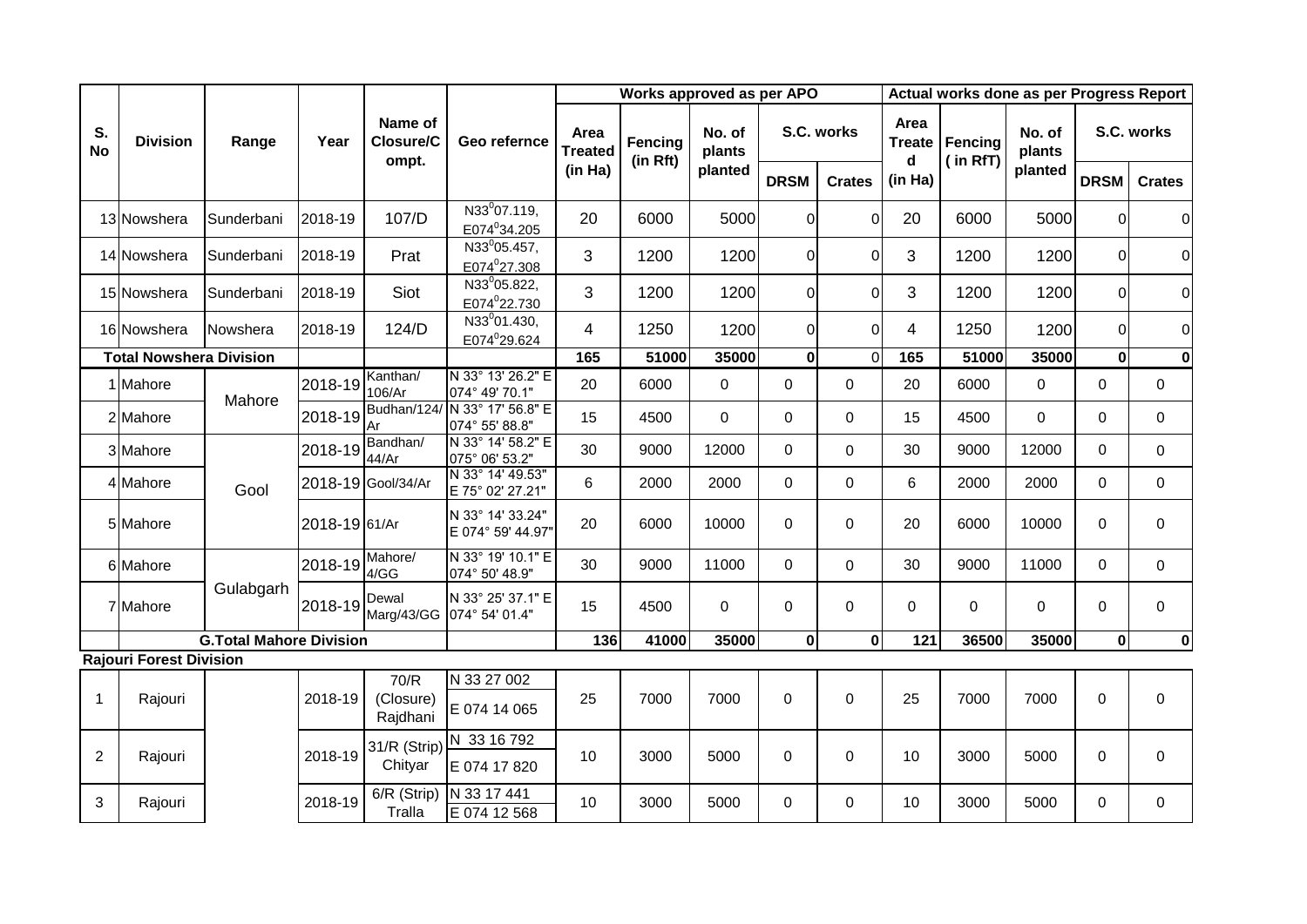|                 |                 |          |         |                               |                                        |                        | Works approved as per APO |                  |             | Actual works done as per Progress Report |                            |                     |                  |             |                  |
|-----------------|-----------------|----------|---------|-------------------------------|----------------------------------------|------------------------|---------------------------|------------------|-------------|------------------------------------------|----------------------------|---------------------|------------------|-------------|------------------|
| S.<br><b>No</b> | <b>Division</b> | Range    | Year    | Name of<br>Closure/C<br>ompt. | Geo refernce                           | Area<br><b>Treated</b> | Fencing<br>(in Rft)       | No. of<br>plants |             | S.C. works                               | Area<br><b>Treate</b><br>d | Fencing<br>(in RfT) | No. of<br>plants |             | S.C. works       |
|                 |                 |          |         |                               |                                        | (in Ha)                |                           | planted          | <b>DRSM</b> | <b>Crates</b>                            | (in Ha)                    |                     | planted          | <b>DRSM</b> | <b>Crates</b>    |
|                 |                 |          |         | 121/R                         | N 33 28 889                            |                        |                           |                  |             |                                          |                            |                     |                  |             |                  |
| 4               | Rajouri         |          | 2018-19 | (Strip)<br>Sagrawat           | E 074 23 886                           | 10                     | 3000                      | 5000             | $\mathbf 0$ | $\mathbf 0$                              | 10                         | 3000                | 5000             | $\mathbf 0$ | $\mathbf 0$      |
|                 |                 | Rajouri  |         | 51/R (Strip)                  | N 33 28 081                            |                        |                           |                  |             |                                          |                            |                     |                  |             |                  |
| 5               | Rajouri         |          | 2018-19 | Pallulian                     | E 074 14 462                           | 10                     | 2500                      | 4000             | $\mathsf 0$ | $\mathbf 0$                              | 10                         | 2500                | 4000             | $\mathbf 0$ | $\pmb{0}$        |
| 6               | Rajouri         |          | 2018-19 | 1/R (Strip)                   | N 33 16 545<br>Lower Kote E 074 16 010 | 10                     | 3000                      | 4000             | 0           | $\boldsymbol{0}$                         | 10                         | 3000                | 4000             | $\mathbf 0$ | $\mathbf 0$      |
|                 |                 |          |         | 39/R (Strip)                  | N 32 18 567                            |                        |                           |                  |             |                                          |                            |                     |                  |             |                  |
| $\overline{7}$  | Rajouri         |          | 2018-19 | Dalogra                       | E 074 19 146                           | 5                      | 2500                      | 2000             | $\mathbf 0$ | $\mathbf 0$                              | 5                          | 2500                | 2000             | $\mathbf 0$ | $\mathbf 0$      |
|                 |                 |          |         | 120/R                         | N 32 30 453                            |                        |                           |                  |             |                                          |                            |                     |                  |             |                  |
| 8               | Rajouri         |          | 2018-19 | (Closure)<br>Kattemar         | E 074 23 258                           | 20                     | 4000                      | 6000             | $\mathbf 0$ | $\mathbf 0$                              | 20                         | 4000                | 6000             | $\mathbf 0$ | $\mathbf 0$      |
|                 | Sub-Total:-     |          |         |                               |                                        | 100                    | 28000                     | 38000            | $\mathbf 0$ | $\mathbf 0$                              | 100                        | 28000               | 38000            | $\mathbf 0$ | $\mathbf 0$      |
|                 |                 |          |         | 112/K                         | N 32 11 852                            |                        |                           |                  |             |                                          |                            |                     |                  |             |                  |
| 9               | Rajouri         |          | 2018-19 | (Closure)<br>Panjnara         | E 074 22 446                           | 20                     | 5000                      | 6000             | $\mathbf 0$ | $\mathbf 0$                              | 20                         | 5000                | 6000             | $\mathbf 0$ | $\boldsymbol{0}$ |
|                 |                 |          |         | 127/K                         | N 32 16 206                            |                        |                           |                  |             |                                          |                            |                     |                  |             |                  |
| 10              | Rajouri         |          | 2018-19 | (closure)<br>Gharat           | E 74 26 400                            | 20                     | 5000                      | 6000             | $\mathbf 0$ | $\boldsymbol{0}$                         | 20                         | 5000                | 6000             | $\mathbf 0$ | $\boldsymbol{0}$ |
| 11              | Rajouri         |          | 2018-19 | 86/K (Strip)                  | N 33 16 640                            | 10                     | 3000                      | 4000             | $\mathbf 0$ | $\boldsymbol{0}$                         | 10                         | 3000                | 4000             | $\mathbf 0$ | $\mathbf 0$      |
|                 |                 |          |         | Kessergala E74 19 127         |                                        |                        |                           |                  |             |                                          |                            |                     |                  |             |                  |
|                 |                 |          |         |                               | 95/K (Strip) N 33 14 266               |                        |                           |                  |             |                                          |                            |                     |                  |             |                  |
| 12              | Rajouri         | Kalakote | 2018-19 | Panglot<br>Sialsui            | E 074 21 928                           | 10                     | 3000                      | 4000             | $\mathbf 0$ | $\boldsymbol{0}$                         | 10                         | 3000                | 4000             | $\mathbf 0$ | $\pmb{0}$        |
|                 |                 |          |         | 157/K                         | N 33 14 335                            |                        |                           |                  |             |                                          |                            |                     |                  |             |                  |
| 13              | Rajouri         |          | 2018-19 | (Strip)<br>Panjah             | E 074 22 475                           | 10                     | 3000                      | 4000             | $\mathsf 0$ | 0                                        | 10                         | 3000                | 4000             | 0           | $\pmb{0}$        |
|                 |                 |          |         | 157/K                         | N 33 11 352                            |                        |                           |                  |             |                                          |                            |                     |                  |             |                  |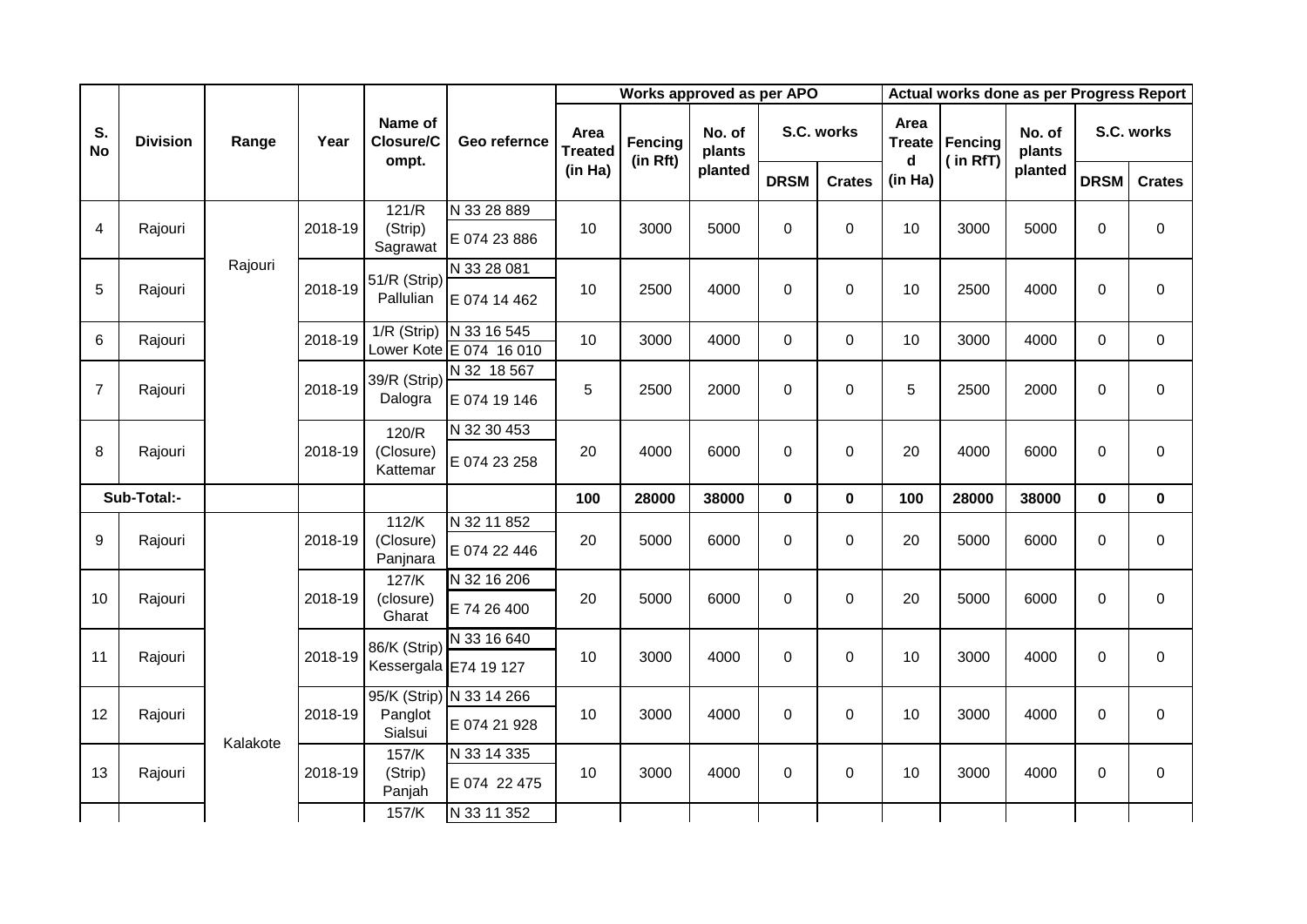|                 |                               |         |         | Name of<br>Closure/C<br>ompt.                      | Geo refernce                                       |                        | Works approved as per APO |                  |             | Actual works done as per Progress Report |                            |                     |                  |                |                  |  |
|-----------------|-------------------------------|---------|---------|----------------------------------------------------|----------------------------------------------------|------------------------|---------------------------|------------------|-------------|------------------------------------------|----------------------------|---------------------|------------------|----------------|------------------|--|
| S.<br><b>No</b> | <b>Division</b>               | Range   | Year    |                                                    |                                                    | Area<br><b>Treated</b> | Fencing<br>(in Rft)       | No. of<br>plants |             | S.C. works                               | Area<br><b>Treate</b><br>d | Fencing<br>(in RfT) | No. of<br>plants | S.C. works     |                  |  |
|                 |                               |         |         |                                                    |                                                    | (in Ha)                |                           | planted          | <b>DRSM</b> | <b>Crates</b>                            | (in Ha)                    |                     | planted          | <b>DRSM</b>    | <b>Crates</b>    |  |
| 14              | Reasi                         |         | 2018-19 | $\overline{\text{(Strip)}}$<br>Panjah-I            | E 074 25 143                                       | 10                     | 3000                      | 4000             | $\Omega$    | $\mathbf 0$                              | 10                         | 3000                | 4000             | $\mathbf 0$    | $\mathbf 0$      |  |
| 15              | Reasi                         |         | 2018-19 | 165/K<br>(Strip)<br>Methka                         | N 33 12 545<br>E 074 28 466                        | 10                     | 2500                      | 4000             | $\mathbf 0$ | $\mathbf 0$                              | 10                         | 2500                | 4000             | $\mathbf 0$    | $\mathbf 0$      |  |
| 16              | Reasi                         |         | 2018-19 | 163/K<br>(Strip)<br>Sarro                          | N 33 12 557<br>E 074 26 895                        | 10                     | 2500                      | 4000             | $\Omega$    | $\Omega$                                 | 10                         | 2500                | 4000             | $\Omega$       | $\Omega$         |  |
|                 | Sub-Total:-                   |         |         |                                                    |                                                    | 100                    | 27000                     | 36000            | $\mathbf 0$ | $\mathbf 0$                              | 100                        | 27000               | 36000            | $\mathbf 0$    | $\mathbf 0$      |  |
| 17              |                               |         | 2018-19 | <u>ುಶಾಗ</u><br>(Closure)                           | N 33 22 247<br>E 074 38 036                        | 15                     | 4500                      | 6000             | 0           | $\mathbf 0$                              | 15                         | 4500                | 6000             | $\mathbf 0$    | $\boldsymbol{0}$ |  |
| 18              |                               | Kandi   | 2018-19 | <del>Tეගൃഗ്ര</del><br>(Closure)<br><del>ĿŵIJ</del> | N 33 29 643<br>E 074 33 146                        | 15                     | 4500                      | 6000             | 0           | $\mathbf 0$                              | 15                         | 4500                | 6000             | $\overline{0}$ | 0                |  |
| 17              |                               |         | 2018-19 | (Closure)<br>ᢓᡈ <del>ᠭᡰᡧ</del>                     | N 33 19 614<br>E 074 26 541                        | 15                     | 4500                      | 6000             | $\Omega$    | $\mathbf 0$                              | 15                         | 4500                | 6000             | $\Omega$       | 0                |  |
| 18              |                               |         | 2018-19 | (Closure)<br>ile W etel                            | N 33 19 588<br>E 074 26 443                        | 15                     | 4500                      | 6000             | 0           | $\mathbf 0$                              | 15                         | 4500                | 6000             | $\mathbf 0$    | 0                |  |
|                 | Sub-Total:-                   |         |         |                                                    |                                                    | 60                     | 18000                     | 24000            | $\pmb{0}$   | $\pmb{0}$                                | 60                         | 18000               | 24000            | $\pmb{0}$      | $\bf{0}$         |  |
|                 | G-Total:-                     |         |         |                                                    |                                                    | 260                    | 73000                     | 98000            | $\bf{0}$    | $\mathbf 0$                              | 260                        | 73000               | 98000            | $\mathbf 0$    | $\bf{0}$         |  |
|                 | <b>Poonch Forest Division</b> |         |         |                                                    |                                                    |                        |                           |                  |             |                                          |                            |                     |                  |                |                  |  |
| 1               |                               | Haveli  | 2018-19 | 239/H                                              | $N$ 33 $^0$<br>42 829<br>E 074 <sup>0</sup> 10.031 | 18                     | 5400                      | 3171             | 0           | $\Omega$                                 | 18                         | 5400                | 3171             | 0              | $\pmb{0}$        |  |
| $\overline{2}$  |                               | Haveli  | 2018-19 | 240/H                                              | $N$ 33 $^0$<br>42 587<br>E 074 <sup>0</sup> 09.898 | 16                     | 4800                      | 2811             | 0           | $\Omega$                                 | 16                         | 4800                | 2811             | $\Omega$       | $\mathbf 0$      |  |
| $\overline{3}$  |                               | Haveli  | 2018-19 | 221/H                                              | N 33 <sup>0</sup> 42.4277<br>E 074º 03.2355        | 16                     | 4800                      | 2811             | 0           | $\Omega$                                 | 16                         | 4800                | 2811             | $\Omega$       | $\mathbf 0$      |  |
| 4               |                               | Haveli  | 2018-19 | 52/H                                               | $33^0$<br>N<br>43.790<br>E 074 <sup>0</sup> 14.735 | 15                     | 4500                      | 2624             | 0           | $\overline{0}$                           | 15                         | 4500                | 2624             | $\Omega$       | $\pmb{0}$        |  |
| 5 <sub>l</sub>  |                               | Mendhar | 2018-19 | 144/M                                              | $33^0$<br>35.135<br>N<br>E 074 <sup>0</sup> 07.198 | 18                     | 5400                      | 3171             | 0           | 0                                        | 18                         | 5400                | 3171             | $\Omega$       | $\mathbf 0$      |  |